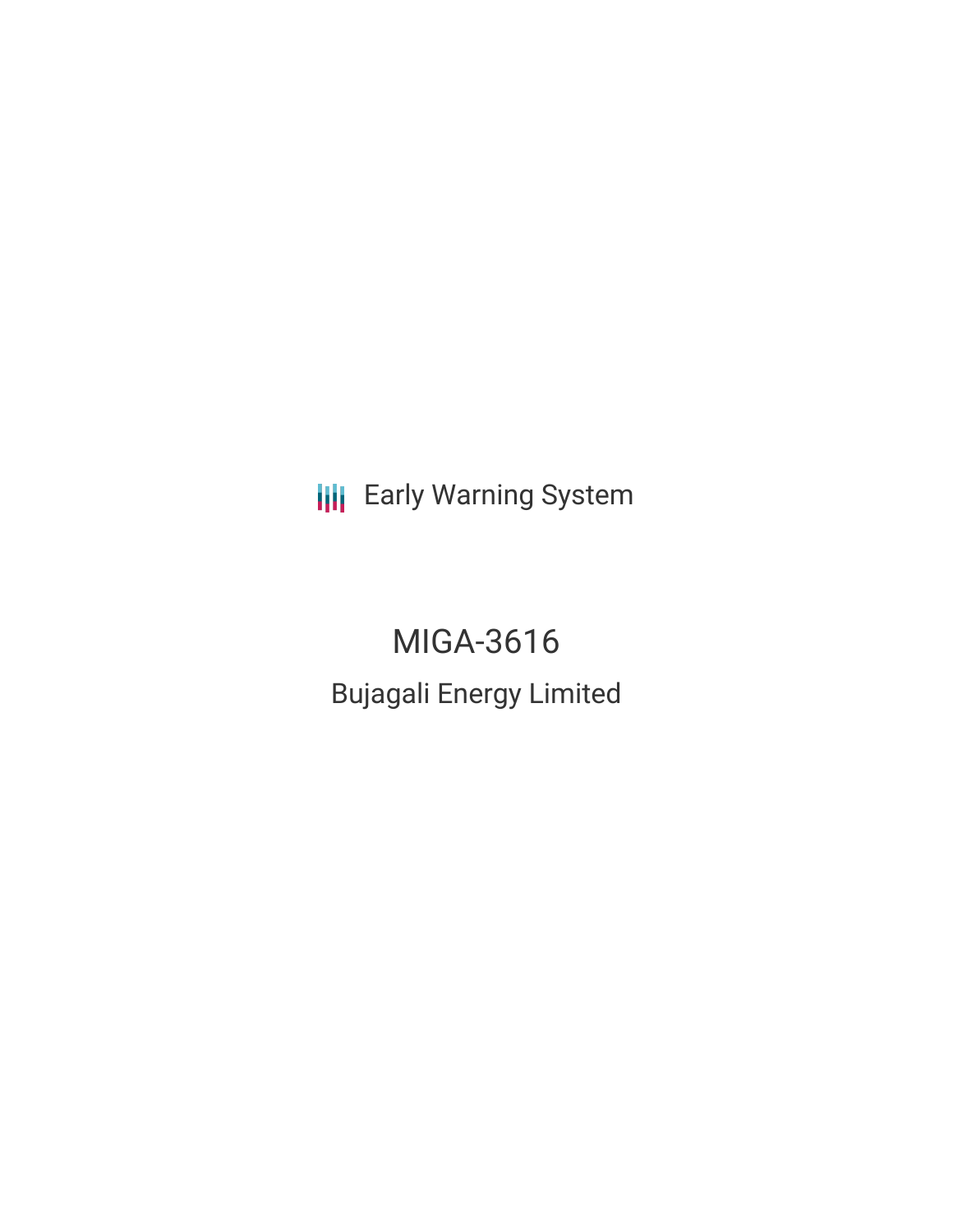

# **Quick Facts**

| <b>Countries</b>               | Uganda                                          |
|--------------------------------|-------------------------------------------------|
| <b>Financial Institutions</b>  | Multilateral Investment Guarantee Agency (MIGA) |
| <b>Status</b>                  | Proposed                                        |
| <b>Bank Risk Rating</b>        | A                                               |
| <b>Voting Date</b>             | 2018-03-04                                      |
| <b>Borrower</b>                | Bujagali Holding Power Company Limited          |
| <b>Sectors</b>                 | Hydropower                                      |
| <b>Investment Type(s)</b>      | Guarantee                                       |
| <b>Investment Amount (USD)</b> | \$250.00 million                                |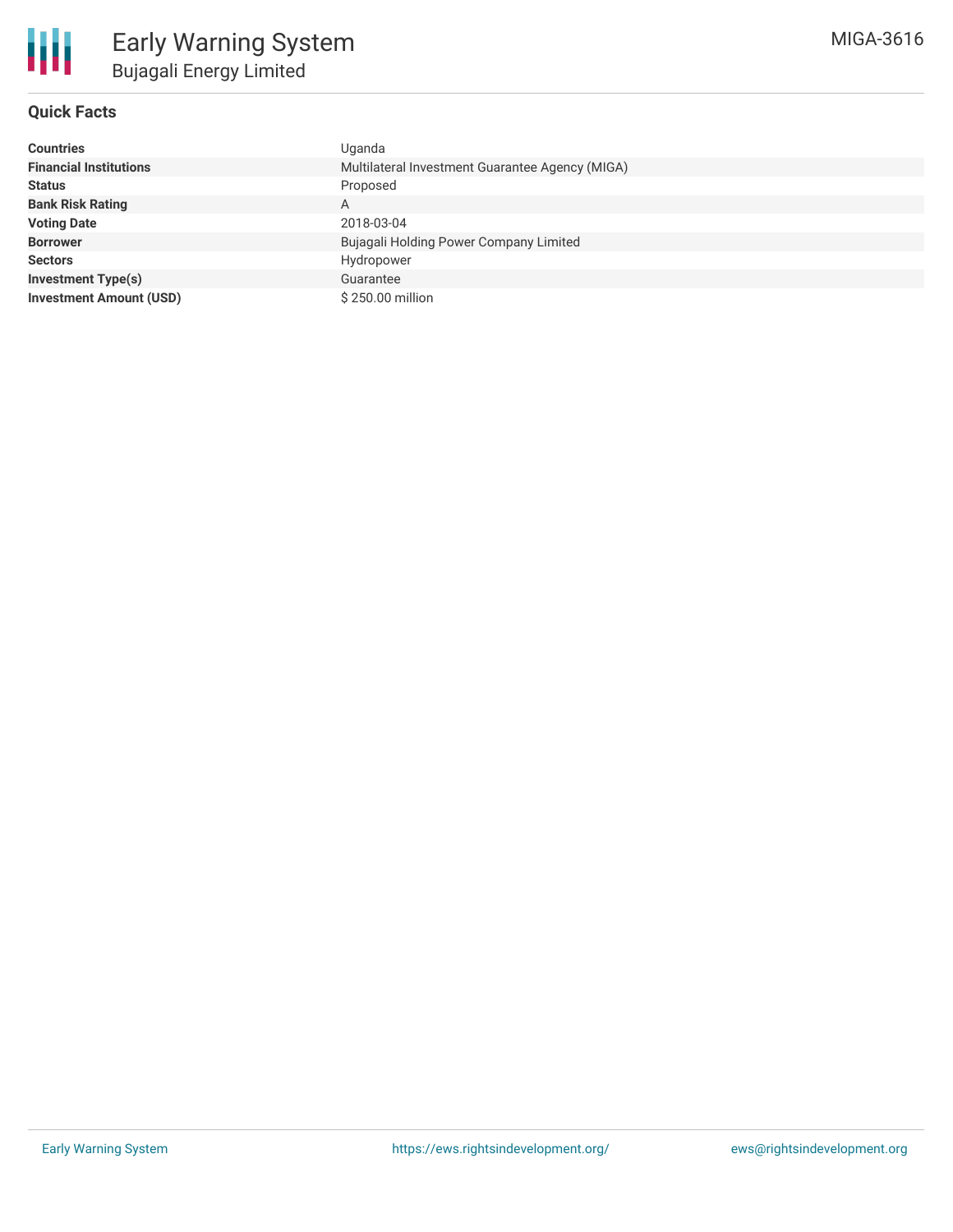

# **Project Description**

This summary covers equity investment of up to \$250 million by Bujagali Holding Power Company Limited (BHPCL)1 in the Bujagali Hydropower project. The investor has applied for a MIGA guarantee for a period of up to 20 years against the risk of breach of contract.

The project involves operation of a 255 megawatt, run-of-the-river hydropower plant on the Victoria Nile by Bujagali Energy Ltd. (BEL). The project was developed on a build-own-operate-transfer basis and reuses water flowing from two existing upstream facilities to generate electricity. The first generating unit was commissioned in February 2012, and the project reached full capacity in June 2012. The proposed investment is not expected to result in any change to the project's physical or operational footprint or to its current power transmission arrangements.

The Agency first supported this project in June 2007, when MIGA issued a guarantee totaling \$115 million to World Power Holdings Luxembourg S.à.r.l. (WPH), an affiliate of Sithe Global (USA), to cover its investment in the construction of Bujagali hydropower project. The coverage was issued for a period of up to 20 years against the risk of breach of contract. MIGA subsequently increased its cover to \$120.3 million in July 2012, following WPH's increase of its equity investment in the project.

On August 27, 2014, MIGA also issued guarantees totaling \$9.5 million to Absa Bank Limited of South Africa and Standard Chartered Bank of the United Kingdom, two of the existing senior lenders for the Bujagali Hydropower project. The two lenders entered into a swap arrangement with Bujagali Energy Limited to hedge against long-term interest rate risk. MIGA's coverage on the lenders' swap was issued against the risk of breach of contract for a period of 11 years.

On June 10, 2016, MIGA also disclosed a Summary of Proposed Guarantee for SN Power's potential investment in the project.

The newly proposed guarantee would cover BHPCL's existing and new investments in the project.

#### Environmental Categorization

The project is a Category A under MIGA's Policy on Environmental and Social Sustainability. Click here to view the Environmental and Social Review Summary prepared by the IFC for their investment in the project.

### Development Impact

Reliable and accessible electricity is critical for Uganda's social and economic development. Daily power shortages have stunted economic growth by an estimated one percent of the country's gross domestic product. The Bujagali project increased supply to the national power grid at the lowest cost compared to other power generation expansion options under Uganda's energy strategy, thereby reducing outages and costs.

In addition to MIGA's guarantee, the World Bank Group has been supporting the project with \$130 million in loans from the IFC and a partial risk guarantee of up to \$115 million from the International Development Association. The loan for IFC's own account will change to \$100 million, following the refinancing, which is currently under way.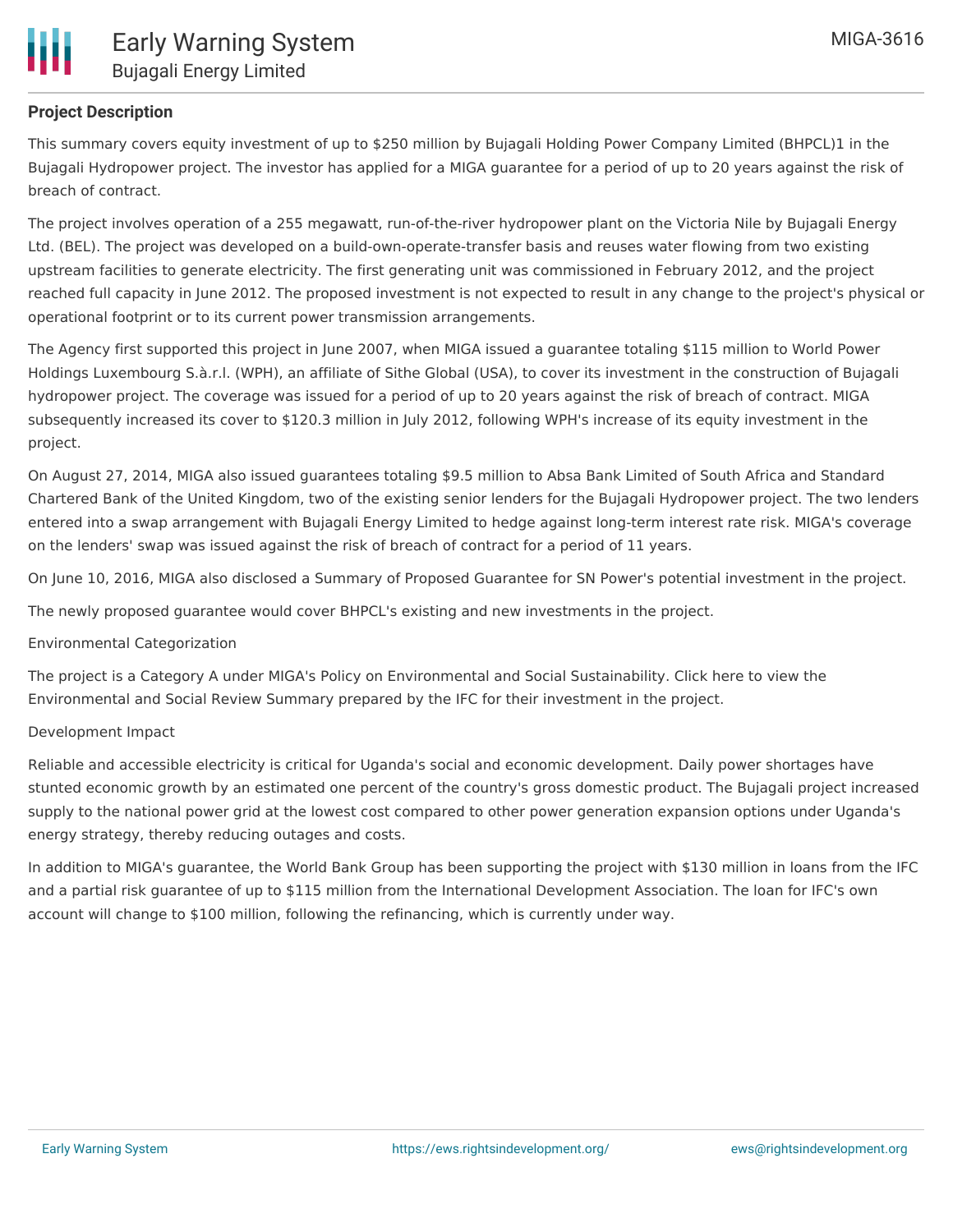

## **Investment Description**

Multilateral Investment Guarantee Agency (MIGA)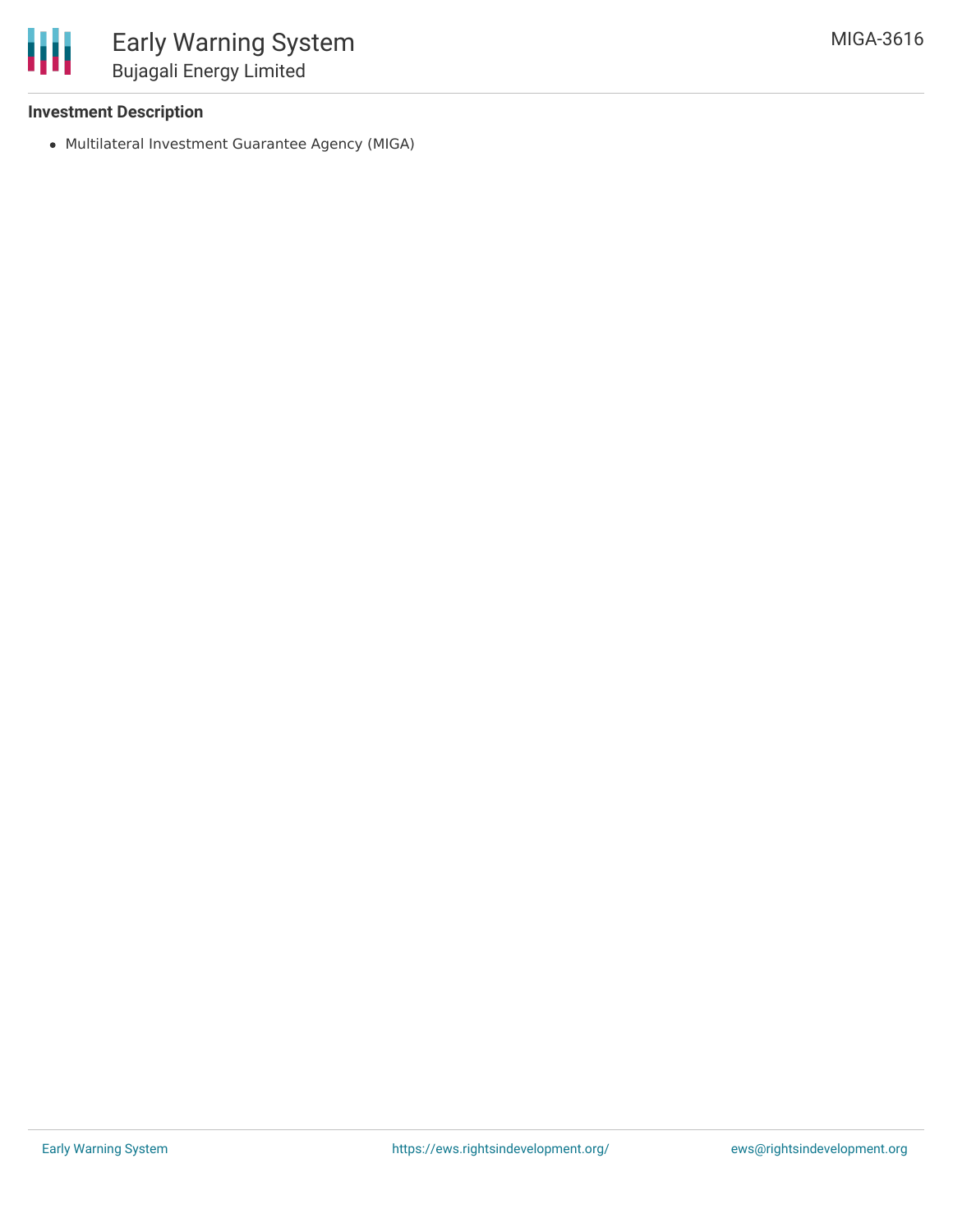# **Contact Information**

No project contacts available at the time of disclosure

## ACCOUNTABILITY MECHANISM OF MIGA

The Compliance Advisor Ombudsman (CAO) is the independent complaint mechanism and fact-finding body for people who believe they are likely to be, or have been, adversely affected by an IFC or MIGA- financed project. If you submit a complaint to the CAO, they may assist you in resolving a dispute with the company and/or investigate to assess whether the IFC is following its own policies and procedures for preventing harm to people or the environment. If you want to submit a complaint electronically, you can email the CAO at CAO@worldbankgroup.org. You can learn more about the CAO and how to file a complaint at http://www.cao-ombudsman.org/